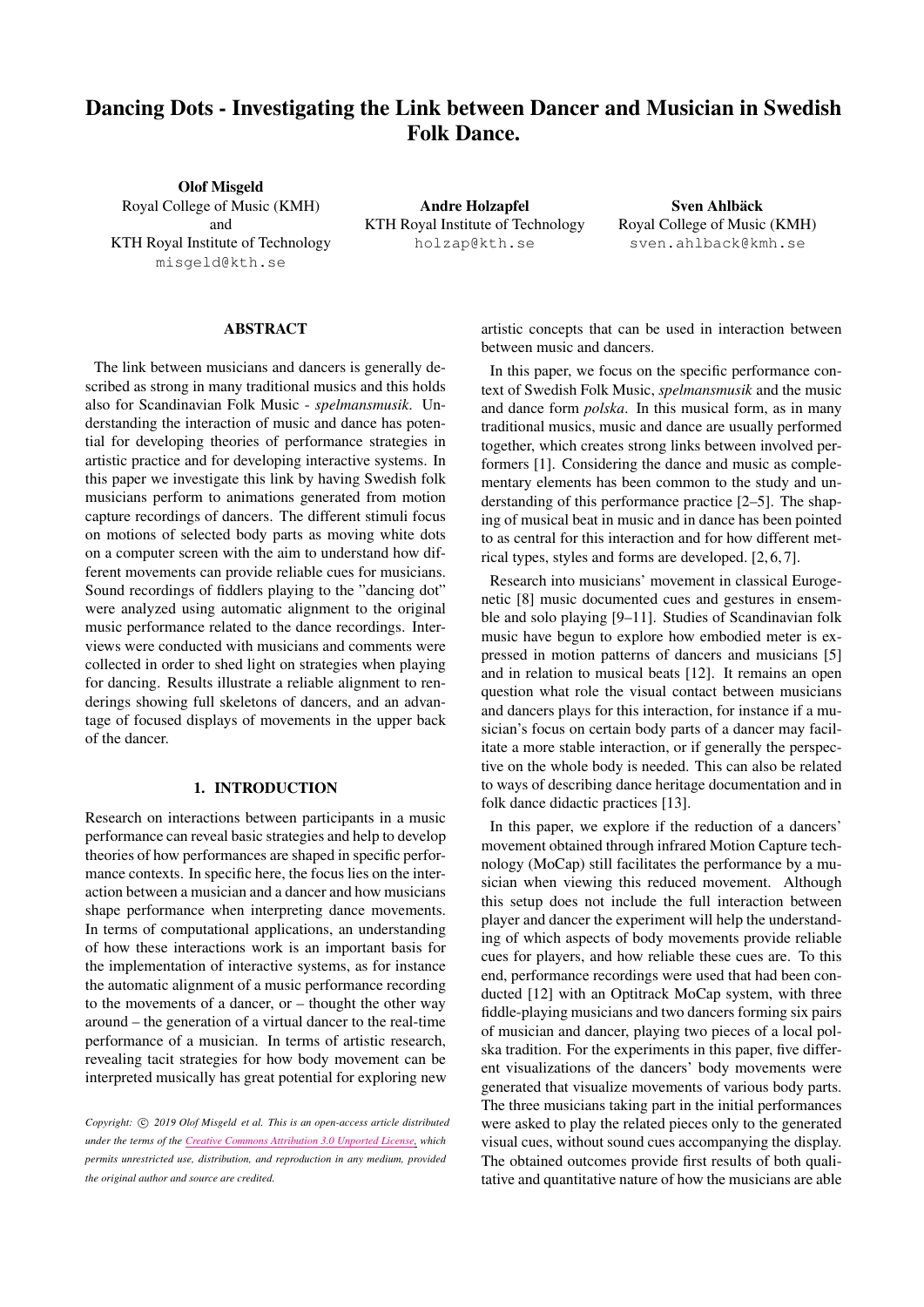to synchronize to the various cues. The results indicate that when viewing a full body rendering of the dancer, the players were able to follow the dance almost perfectly. In cases of more radical reductions of the dance movements - using only one or two markers from the dancers - the task became harder, resulting in increased deviations. However, cases where players were aligned to their original performance demonstrate that the reduced renderings still contain various degrees of information for the player.

The remainder of this paper is structured as follows: Section [2](#page-1-0) provides a concise overview of the related literature, including studies of interactions in music performance, and in particular of interactions between dancers and musicians. Section [3](#page-1-1) describes the construction of the stimuli, the experimental setup, and the analysis methods. The results are provided in Section [4](#page-3-0) and discussed with suggestions for further research in Section [5.](#page-4-2)

#### 2. BACKGROUND

<span id="page-1-0"></span>Various studies have documented the human ability to recognize and relate to human motions from highly reduced representations. Research with point-lights by Johansson [\[14\]](#page-5-8) and Cutting et al [\[15\]](#page-5-9) showed perception of human walking and recognition of individual walking styles from a small set of moving dots. Point-lights were also used by Pollick et al [\[16\]](#page-5-10) to study the perception of gender and affect from isolated hand movements and by Petrini et al [\[17\]](#page-5-11) to study the effect of musical expertise on the sensitivity to asynchrony of drummers.

Synchronization in music ensembles was studied, for instance, by Hofmann et al [\[18\]](#page-5-12), who analyzed how the timing of an individual performer influences ensemble synchronization in Jazz trio performances. In different musical context, Bishop et al [\[10\]](#page-5-13) studied the synchronization of classical duo players (violin and piano) using only visual or only audio signals. MoCap was used by Keller et al [\[11\]](#page-5-5) when examining the effect of anticipatory auditory imagery - described as the skill of planning and predicting actions during a musical performance - on the temporal coordination of body movement and sound in classical piano duos.

Toivianinen et al [\[19\]](#page-5-14) used MoCap to study dance movements in relation to musical structure - how different metrical levels were manifested in different parts of human bodies moving to music. Naveda et al [\[20\]](#page-5-15) suggested a model of topological gesture analysis that related dancers' motions to musical and metrical patterns in a spatiotemporal representation. Scandinavian Folk dance styles have been characterized by the vertical motion patterns of the center of gravity (libration curve/sviktkurva) by Blom [\[2\]](#page-4-1) which influenced research and didactic practise of Scandinavian folk dance. This synchronization between dance and music has been further explored using MoCap in settings with interacting dancers and musicians [\[5,](#page-5-0) [12\]](#page-5-6). To the best of our knowledge, synchronization of instrument playing to reduced renderings of dance movement have not been studied before.

In the context of sound and music computing, systems for tracking periodic movements have been developed and implemented for sports and wellbeing [\[21,](#page-5-16) [22\]](#page-5-17), and motion sonification systems have been developed for applications within circus, dance and opera [\[23\]](#page-5-18). A categorization of musical gestures into sound-producing (by musicians) and sound-perceiving (*e.g.* by dancers) was suggested by Jensenius et al. [\[24\]](#page-5-19). However, such a division between gestures can be blurred in situations where dancers may influence the playing of a musical instrument by means of their movement. Our study will therefore contribute to investigations of the rhythmic gestures that emerge from the periodic movements of dancers.

## 3. METHOD

## <span id="page-1-1"></span>3.1 Material

In an earlier study [\[12\]](#page-5-6), three musicians playing for two dancers were recorded in an Optitrack MoCap System. The recordings included settings with each musician playing the same two pieces to each of the dancers dancing alone or together in a couple. 41 markers were placed on each dancers to facilitate a close rendering of the dancers full body movements. Musical beats were manually annotated from the audio of the recordings to allow comparisons with the movement data.

For the present study recordings from this material were selected in settings where each of the two dancers were dancing alone to each of the three players. Each of these settings had recordings with the same two music pieces resulting in a total number of 12 recordings (2 pieces  $\times$  2 dancers  $\times$  3 players). The pieces used in the study were two *polska* tunes referred to as *Lorikspolskan* and *Polska* efter Pellar Anna related to the influential fiddler Gössa Anders Andersson (1878-1962) from Orsa in Dalarna, Sweden [\[25\]](#page-5-20). These tunes are quite complicated in terms of rhythmic and metrical structure, with varying beat duration, obscured beat onsets and varying rhythmic figures [\[7\]](#page-5-2). Five different types of stimuli were generated from each recording using the MoCapToolBox [\[26\]](#page-5-21). These stimuli consisted of videos showing five different renderings of the MoCap data with markers moving as white dots on a black background.

The five renderings were chosen to reflect two strategies when watching the dance: focusing on the feet and steps, or focusing on the general movement of the center of the body. The first type of stimuli videos (labeled BT) included one single marker placed on the spine below the neck, and included both y-axis (vertical), and a projection of x- and zaxis on a plane, transforming the circular movement of the dancer into a horizontal movement on the screen. The second video showed the same marker moving only vertically, as this rendering only included movement data from the yaxis (labeled BTY). The third and fourth videos showed two markers placed on the dancers feet, close to the joint of the little toe, in similar renderings to the first and second stimuli. These stimuli will be labeled RLT, for those animations including y-axis and the projection of x- and zaxis of left and right foot, and RLTY, for those animations including y-axis only. The fifth video showed all 41 mark-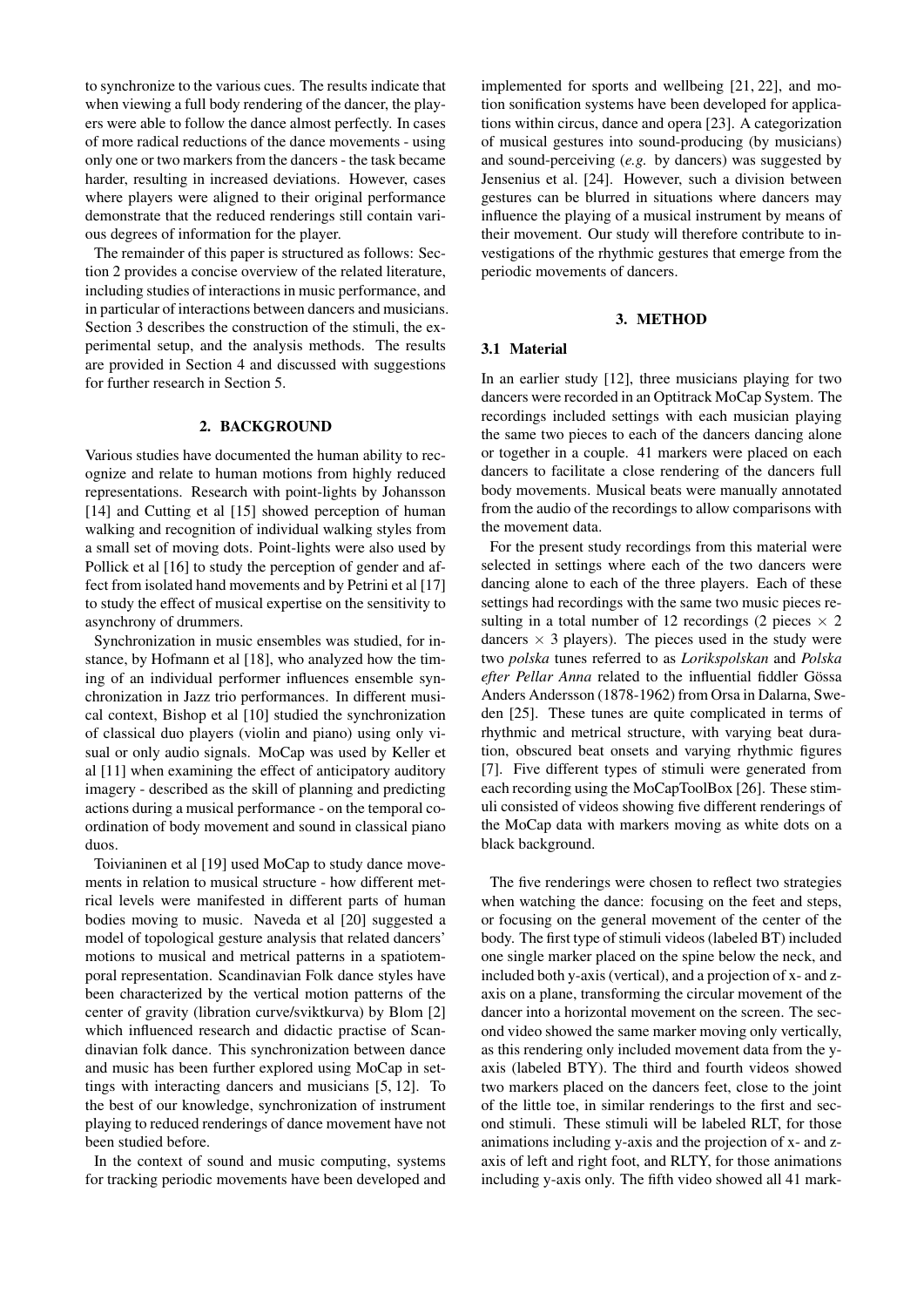<span id="page-2-0"></span>

Figure 1. The dancer projected in the FULL stimuli.

ers of the dancer connected with thin white lines in order to form a skeleton of the dancers body was labeled FULL and is displayed in Figure [1.](#page-2-0) This full marker setup was included to investigate the impact of the reduction present in the transformation of the whole body to a set of limited interconnected points. The stimuli were generated using a frame rate of 30 frames per second.<sup>[1](#page-2-1)</sup>

To facilitate comparison of the audio recordings of the players performing to the animation (referred to as *secondary* recordings in the remainder of the text) to the original audio (*i.e.* performing with the dancing as recorded in the context of [\[12\]](#page-5-6)), a reference was provided to inform players where to start playing. This was achieved by including a small part of the sound from the original recording as a cue in the beginning of the videos. The included part consisted of two measures of the original recorded tune. Initial clap sounds where added to the animation videos to allow for precise synchronization of the performance beginnings, and the investigation of the alignment of the original and secondary recordings.

### 3.2 Participants

Participating as performers in the present study were musicians Sven Ahlbäck, Ellika Frisell and Olof Misgeld. All three participating musicians have 25-45 years experience as performers within this style, and 15-25 years as teachers of Folk Music within higher performance education at the Royal College of Music in Stockholm (KMH). They are identical with the players who recorded the original performances [\[12\]](#page-5-6), and they were asked to perform to the five types of animations emerging from the four performances of themselves playing two tunes to two dancers in the original recordings (2 pieces  $\times$  2 dancers  $\times$  5 animation types = 20 stimuli per player). The dancers in the original recordings (Ami Dregelid and Andreas Berchthold) have a high level of experience as performers and dance pedagogues.

## 3.3 Experimental setup

The experimental setup had each musician performing seated in front of a computer screen showing the animations. The performances were recorded using two microphones, one directed towards the violin, and one towards the feet in order to obtain clear sound recordings of the foot tapping. All session were recorded on video to capture the players' comments between performing to the stimuli. Before each stimulus, the player was provided with the information which of the two polskas was used in the video they were watching. The players were instructed to play the same piece by trying to synchronize their playing using the information from the stimuli. Both tunes consisted of two repeated parts forming a complete round (AABB), and each round was repeated two or three times. The players were informed that they will be playing to stimulus that emerged from a dance performance they were originally involved in as musicians, but they were not told which of the dancers was dancing in each stimulus. In the experiment all five animation types related to one recorded piece were presented before moving on to the next piece. This was done in the order of starting from the four more reduced renderings and finishing each take with the full skeleton. No written music was used at any point as pieces were all played from memory.

## <span id="page-2-2"></span>3.4 Analysis

For the analysis, the beginning of each secondary recording was manually aligned to the beginning of the original recording using the recorded clap sounds. The recordings were then compared by listening simultaneously to the two files, playing one file in each ear while making annotations on how recordings diverged, noting stable or diverging sections. Where a diversion was noted sample measurements in seconds were estimated from corresponding beats in the two recordings.

An automatic alignment of the secondary recordings to the original recordings was created using an audio matching algorithm [\[27\]](#page-5-22). The outputs of the automatic alignment were compared to the manual annotations, with the automatic alignment being consistent with manual annotations in all cases. Based on the reliability of the automatic alignment, alignment curves were computed for all pairs of original and secondary sound recordings. The curves specify the temporal shift in seconds of each point in the original recording compared to the secondary recording (see Figure [2\)](#page-3-1). The mean beat duration obtained from beat annotations of the original recordings enable us to relate this temporal shift in seconds to beats. Using the alignment curves, the recordings were divided into segments belonging to one of three categories:

<span id="page-2-1"></span><sup>1</sup> Examples of stimuli videos are provided in <https://bit.ly/2E8jxte>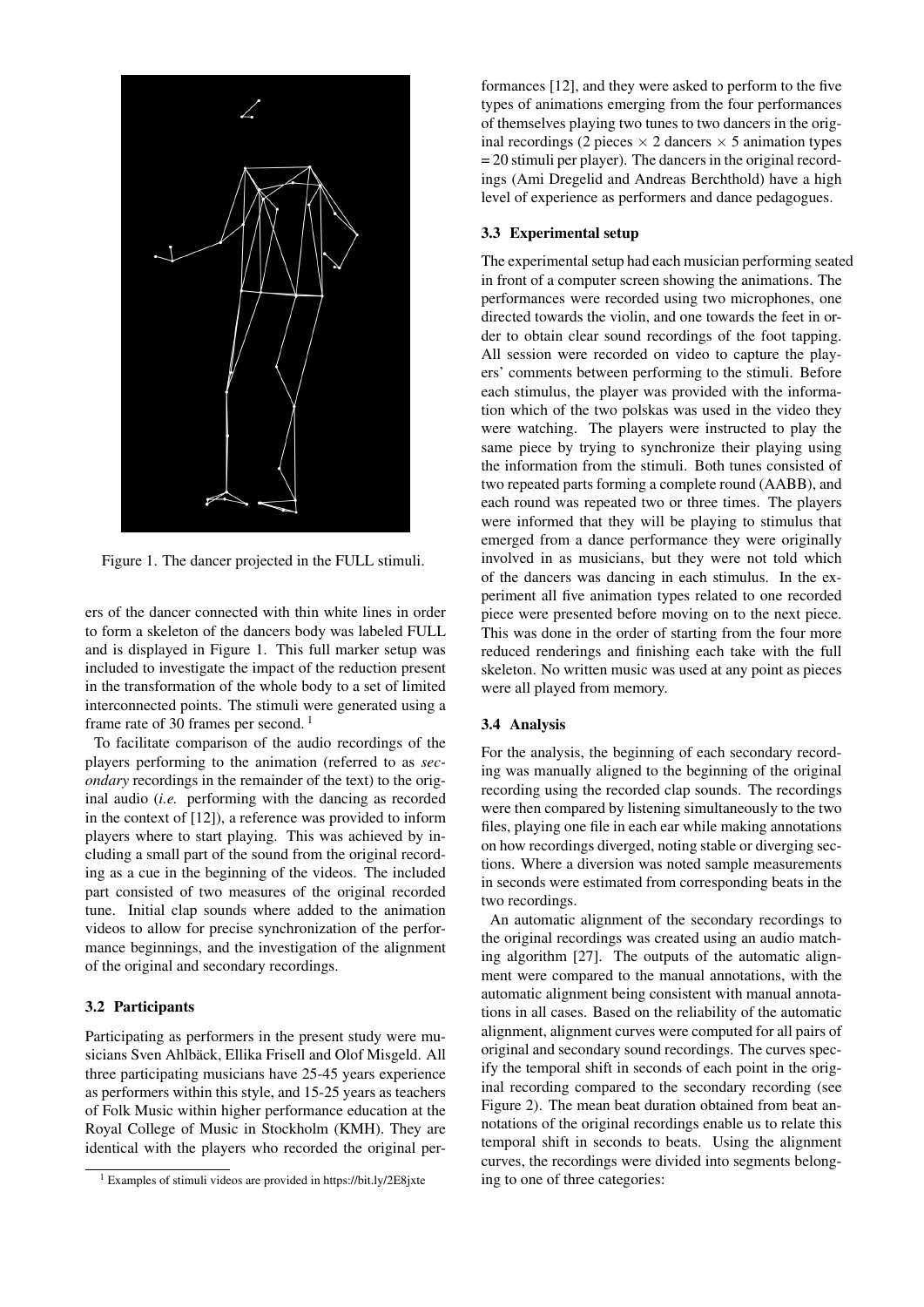<span id="page-3-1"></span>

Figure 2. Example of an alignment curve (BT stimulus), showing a stable alignment after 68s (S), and changes between drift (D) and alignment to other metrical levels (P) before. The bold horizontal lines mark measure positions, whereas dotted horizontal lines mark the second and third beats of the three-beat cycle, as obtained from the manual beat annotations.

- 1. STABLE: segments where the alignment curve stays within the area of  $\pm$  one beat to the 0-line, without moving monotonously to a neighboring beat annotation and crossing it. Also included into this category were segments where the alignments curves shifted by a multiple of a measure, which occur after a player had been drifting in tempo in a previous segment or if the player changed the form of the piece. STABLE segments were taken as indication that the player relates in a stable way to the dance animation. For example, the segment between 68s and 100s in Figure [2](#page-3-1) was marked as STABLE, since it is shifted by one complete measure.
- 2. DRIFT: segments where the alignment curve moves monotonously across beat annotations. These phases are seen as an indication that the player was not able to synchronize her/his playing to the stimulus in a stable way, which resulted in slowing or speeding up.
- 3. PHASE-SHIFTED: segments where the alignment curve stays within the area of  $\pm$  one beat to a nonmeasure line (dotted horizontal lines in Figure [2\)](#page-3-1), without monotonous drift to a neighboring beat annotation and crossing it. This case is related to shifting one or two beats to the original. This was interpreted as the player adhering to a different interpretation of the three-beat cycle of the *polska*, something unlikely to occur in real performance settings.

The sessions were video recorded, and semi-structured interviews were conducted with the performers between the experiment tasks. Statements of the players of the qualitative experiences will be used in addition to the quantitative measures obtained from annotating the alignment curves. This helps to identify the strategies that were applied by the three performers in following the visualizations.

<span id="page-3-2"></span>

| Stimulus type $\vert$ RLT $\vert$ |      | <b>RLTY</b> | BT   | <b>BTY</b> | FULL |
|-----------------------------------|------|-------------|------|------------|------|
| Stable $(\% )$                    | 49.7 | 46.9        | 72.3 | 73.1       | 98.4 |
| Drift $(\%)$                      | 34.4 | 36.7        | 19.2 | 23.5       | 1.6  |

Table 1. Share of the segments annotated as either stable or drifting, as percentages of the whole duration of recorded secondary performances (about 1h22min, equally divided among the five stimulus types).

# 4. RESULTS

#### <span id="page-3-0"></span>4.1 Automatic alignments

Following the annotations of STABLE segments, and to DRIFT and PHASE-SHIFT segments as described in Section [3.4,](#page-2-2) the percentage of STABLE and DRIFT phases occurring in all secondary recordings was calculated (Table [1\)](#page-3-2). High shares of STABLE phases indicate that performers synchronized well to a particular stimulus type, whereas high shares of DRIFT phases indicate that the performers were not able to extract reliable tempo-related information from the stimulus type.

Stable-aligned segments cover almost the complete duration (98.4%) of recorded secondary performances for the FULL setup. This demonstrates that when seeing the full skeleton, the players were almost perfectly capable to align their performance with the stimulus. This extends previous results of movement interpretation [\[14,](#page-5-8) [15\]](#page-5-9) to the task of performance synchronization, and provides a proof of concept for the validity of the motion capture data. Performers were able to synchronize to a lesser degree to the markers on the neck (BT, BTY), and even less to the visualizations obtained from the feet (RLT, RLTY). Overall, however, performers could synchronize in a stable way in at least 46.9% of the recordings (RLTY), which indicates that all visualizations provide important information on the dancers' movement. The quality of the alignment in the stable phases, computed as the average area under the alignment curve, is quite high, with the performers synchronizing with an average deviation of about 80ms, independent from the visualization type.

For the DRIFT phases, an opposite tend emerges from the second line of Table [1.](#page-3-2) Full body skeleton visualizations lead to almost no drift phases (1.6%), and RLT/RLTY have the highest amount of phases in which players are not able to synchronize to the tempo of the initial performance. Even though statistical significance could not be reached in the given amount of performances, the visualization of the marker on the neck (BT, BTY) enables for a more stable alignment than the visualization of the feet. This finding corroborates the approach of using the center of gravity for analysis of Nordic folk dance [\[2,](#page-4-1) [5\]](#page-5-0).

# 4.2 Comments on playing with dots

After completing each set of five stimuli, musicians were asked to compare the task of playing to the different stimuli videos. Players generally commented that watching and having to follow the dance this closely was unusual as in normal situations they would rely on interacting with the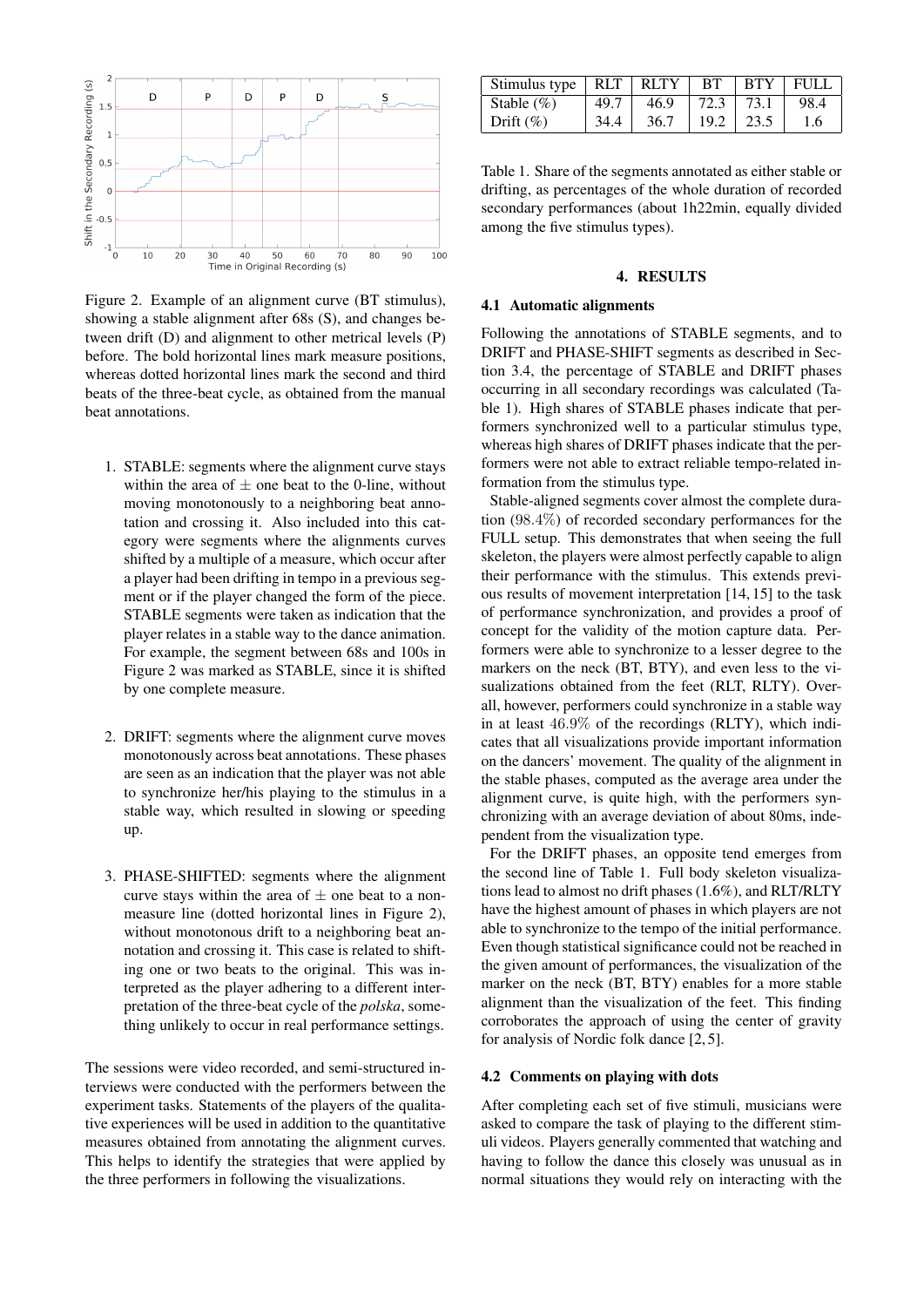dancer, as one player said similar to being in a conversation with the dancer. The FULL stimuli were commented on as easiest and most similar to a real situation, and players were also able to quickly identify which dancer were dancing when watching the full-body skeleton.

After the FULL stimuli, the BTY stimuli were generally commented as second-easiest. This was explained by being able to focus on only one dot moving in the vertical direction. Also mentioned was the accelerating movements to and from the beats as the dot was in constant motion. These accelerations were also included in the BT stimuli, but then players stated that it was easier to lose track as the dot was moving horizontally as well.

The RLT and RLTY stimuli were commented on as more difficult, and players reported being confused and losing track. Players expressed a drifting out of phase when dancers changed steps between the walking and turning sections of the polska dance. RLT and RLTY were also commented as more static, showing more interrupted movements, and not consistently relating to tempo, phase and period.

These qualitative outcomes are consistent with the quantitative findings summarized in Table [1.](#page-3-2) In addition, players commented that it generally became easier to play to the stimuli as they got more used to them and learned to interpret them. One player commented he/she thought all renderings had the potential to work after a certain amount of practice.

## 4.3 Strategies when playing for dancing

Strategies when playing for dancing can include what aspect of the dancer's motion the player is focusing on when watching the dance. Players commented on this in relation to the FULL video saying they were considering the interaction between different body parts taking into account changes in inclination, acceleration and balance of the body. One player commented on this as how the dancer is dealing with gravitation. Hand movements were also commented on as having a relation to the played tune: as if the dancers were playing the melody.

When trying to recognize the two dancers from more reduced renderings, the players commented on individual differences in dancing styles. They also related such differences to dancers typically dancing on either the left or the right side when dancing in pairs. Strategies included identifying a certain beat in the three-beat polska cycle. This was recurrently commented on in relation to playing to reduced renderings, i. e. finding the second beat in a lifting motion or the first beat in a more concise marked motion. Focusing on a certain beat in the animation was commented on as affecting the performance, inspiring players to emphasize a certain beat or choose a certain interpretation of asymmetric beat patterns [\[12\]](#page-5-6).

Another strategy concerned the foot-tapping. A player commented that he/she refrained from tapping strongly in order to be more receptive when watching the stimuli. Normally he/she would think of the tapping as a kind of motor for the music.

Players commented that when playing for groups in more diverse real-life settings they take into account that steps are not always synchronized with all beats in the music. Players stated that they would often benefit from watching the feet/steps, however not in isolation but with attention to the whole dancer and the transfer of weight when moving. Subsequently the renderings of RLT and RLTY do not compare entirely to a situation when watching the feet of a real dancer.

#### 5. CONCLUSIONS

<span id="page-4-2"></span>The results of this experiments demonstrate that musicians are able to interpret and synchronize to dancers movements also from reduced renderings. Both qualitative and quantitative results emphasize – on the one hand – the importance of having information from the whole body, but – on the other hand – demonstrate the large amount of information still present in a very radical reduction, especially for the BLT and BLTY stimuli. Previous studies of movement interpretations from point-lights did to our knowledge not include these kind of settings.

The question remains to what extent this is an effect of expertise within the specific performance context, which could be tested by extending experiments to performers with less experience in accompanying Swedish folk dance. The experiments provided a challenge since players rarely play to pre-recorded dancing without the possibility to interact. Visualizations with only one or two markers added to the challenge as musicians had to interpret a very limited information from a dancer.

The study suggests that music-dance interaction is far from trivial to the performers in this context, and that the required embodied knowledge should be further explored in combined scientific and artistic research settings. Further insights can pave the way to facilitate applications that allow dancers to interact with pre-recorded music, or musicians with a virtual dancer. The goal of such applications is seen in the extension of current performance possibilities, not in the replacement of the interaction between musicians and dancers.

#### Acknowledgments

We thank the musician Ellika Frisell, and the dancers Andreas Berchthold and Ami Dregelid for making this study possible through their participation in studies and discussions of the results.

## 6. REFERENCES

- <span id="page-4-0"></span>[1] T. Turino, *Music as social life: The politics of participation*. University of Chicago Press, 2008.
- <span id="page-4-1"></span>[2] J.-P. Blom, "Rytme og frasering - forholdet til dansen," in *Fanitullen. Innføring i norsk og samisk folkemusikk.*, B. Aksdal and S. Nyhus, Eds. Universitetsforlaget, 1993, pp. 161–184.
- [3] S. Ahlbäck, "Har man olika relation till musik i folkdans och konstdans?" in *Dansens dimensjoner*, E. Bakka, Ed. Trondheim: Rådet för folkemusikk og folkedans, 1993, pp. 15–23.